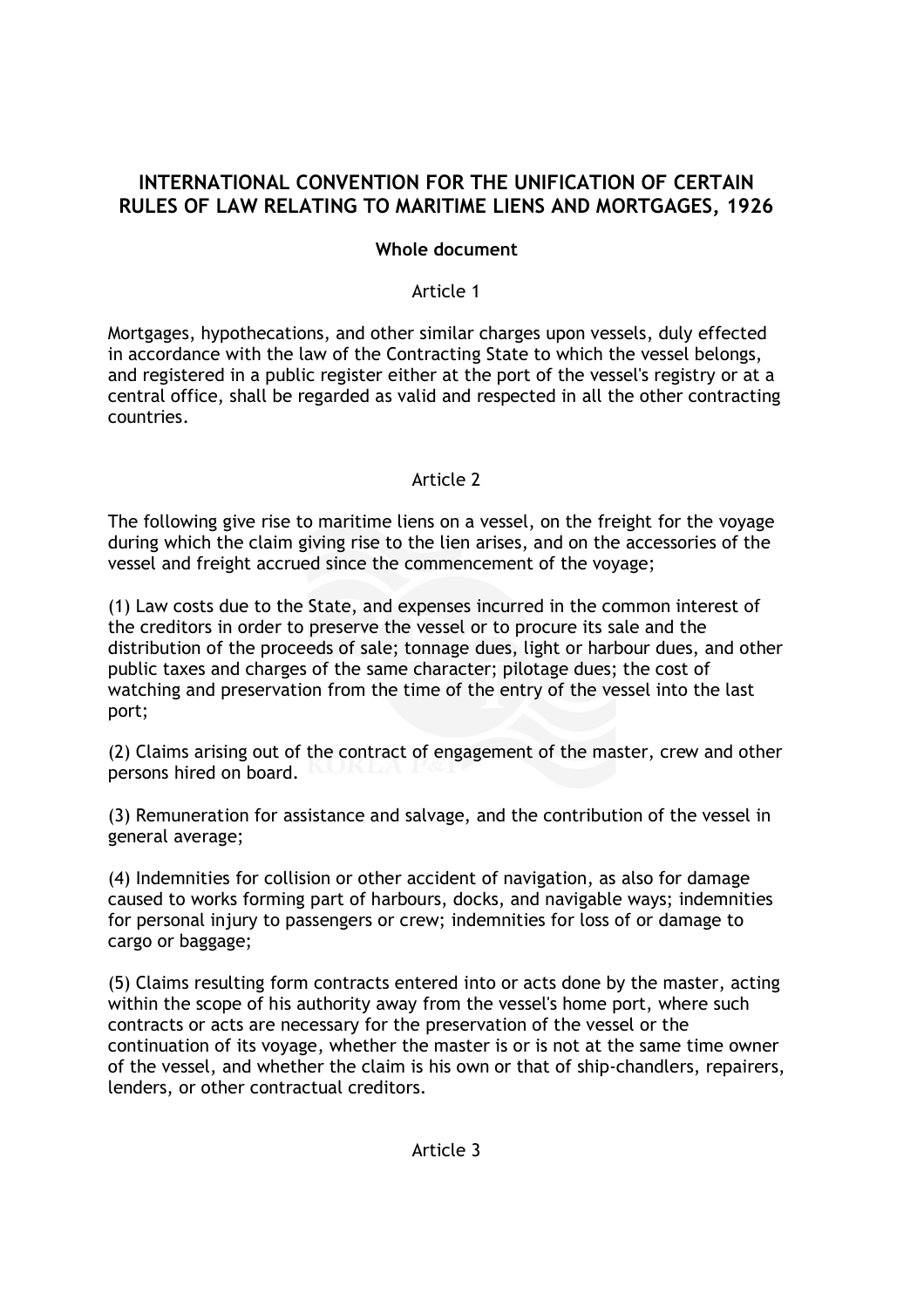The mortgages, hypothecations, and other charges on vessels referred to in Article 1 rank immediately after the secured claims referred to in the preceding Article.

National laws may grant a lien in respect of claims other than those referred to in the said last-mentioned Article, so, however, as not to modify the ranking of claims secured by mortgages, hypothecations, and other similar charges, or by the liens taking precedence thereof.

#### Article 4

The accessories of the vessel and the freight mentioned in Article 2 mean:

(1) Compensation due to the owner for material damage sustained by the vessel and not repaired, or for loss of freight;

(2) General average contributions due to the owner, in respect of material damage sustained by the vessel and not repaired, or in respect of loss of freight;

(3) Remuneration due to the owner for assistance and salvage services rendered at any time before the end of the voyage, any sums allotted to the master or other persons in the service of the vessel being deducted.

The provision as to freight apply also to passage money, and, in the last resort, to the sums due under Article 4 of the Convention on the limitation of shipowners' liability.

Payments made or due to the owner on policies of insurance, as well as bounties, subventions, and other national subsidies are not deemed to be accessories of the vessel or of the freight.

Notwithstanding anything in the opening words of Article 2.(2), the lien in favour of persons in the service of the vessel extends, to the total amount of freight due for all voyages made during the subsistence of the same contract of engagement.

## Article 5

Claims secured by a lien and relating to the same voyage rank in the order in which they are set out in Article 2. Claims included under any one heading share concurrently and rateably in the event of the fund available being insufficient to pay the claims in full.

The claims mentioned under Nos. 3 and 5 in that Article rank, in each of the two categories, in the inverse order of the dates on which they came into existence.

Claims arising from one and the same occurrence are deemed to have come into existence at the same time.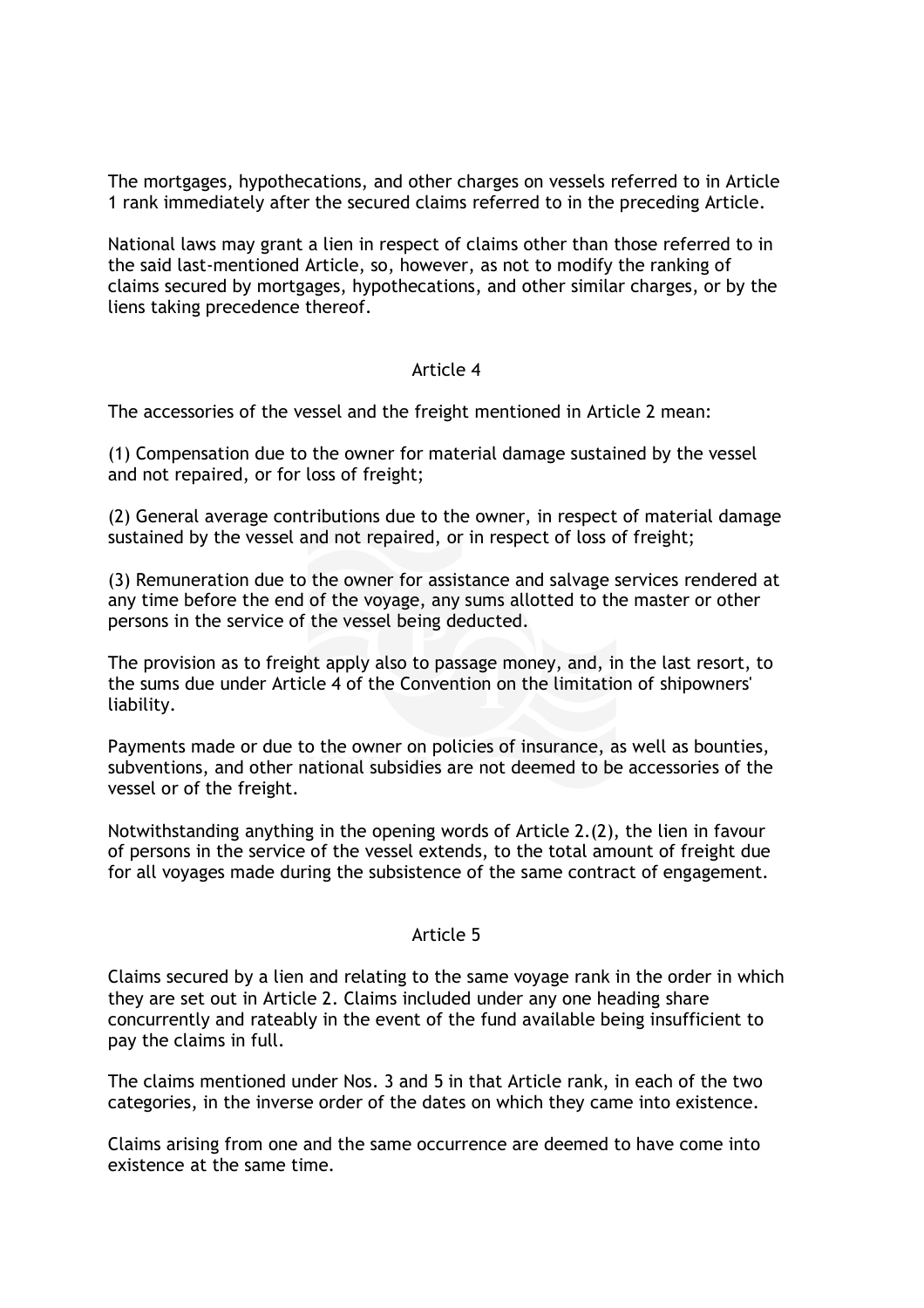### Article 6

Claims secured by a lien and attaching to the last voyage have priority over those attaching to previous voyage.

Provided that claims, arising on one and the same contract of engagement extending over several voyages, all rank with claims attaching to the last voyage.

#### Article 7

As regards the distribution of the sum resulting from the sale of the property subject to a lien, the creditors whose claims are secured by a lien have the right to put forward their claims in full, without any deduction on account of the rules relating to limitation of liability provided, however, that the sum apportioned to them may not exceed the sum due having regard to the said rules.

### Article 8

Claims secured by a lien follow the vessel into whatever hands it may pass.

#### Article 9

The liens cease to exist, apart from other cases provided for by national laws, at the expiration of one year, and, in the case of liens for supplies mentioned in No.5 of Article 2, shall continue in force for not more than six months.

The periods for which the lien remains in force in the case of liens securing claims in respect of assistance and salvage run from the day when the services terminated, in the case of liens securing claims in respect of collision and other accidents and in respect of bodily injuries from the day when the damage was caused; in the case of liens for the loss of or damage or cargo or baggage from the day of the delivery of the cargo or baggage or from the day when they should have been delivered; for repairs and supplies and other cases mentioned in No.5 of Article 2 from the day the claim originated. In all the other cases the period runs from the enforceability of the claim.

The fact that any of the persons employed on board, mentioned in No. 2 of Article 2 has a right to any payment in advance or on account does not render his claim enforceable.

As respects the cases provided for in the national laws in which a lien is extinguished, a sale shall extinguish a lien only if accompanied by formalities of publicity which shall be laid down by the national laws.

These formalities shall include a notice given in such form and within such time as the national laws may prescribe to the authority charged with keeping the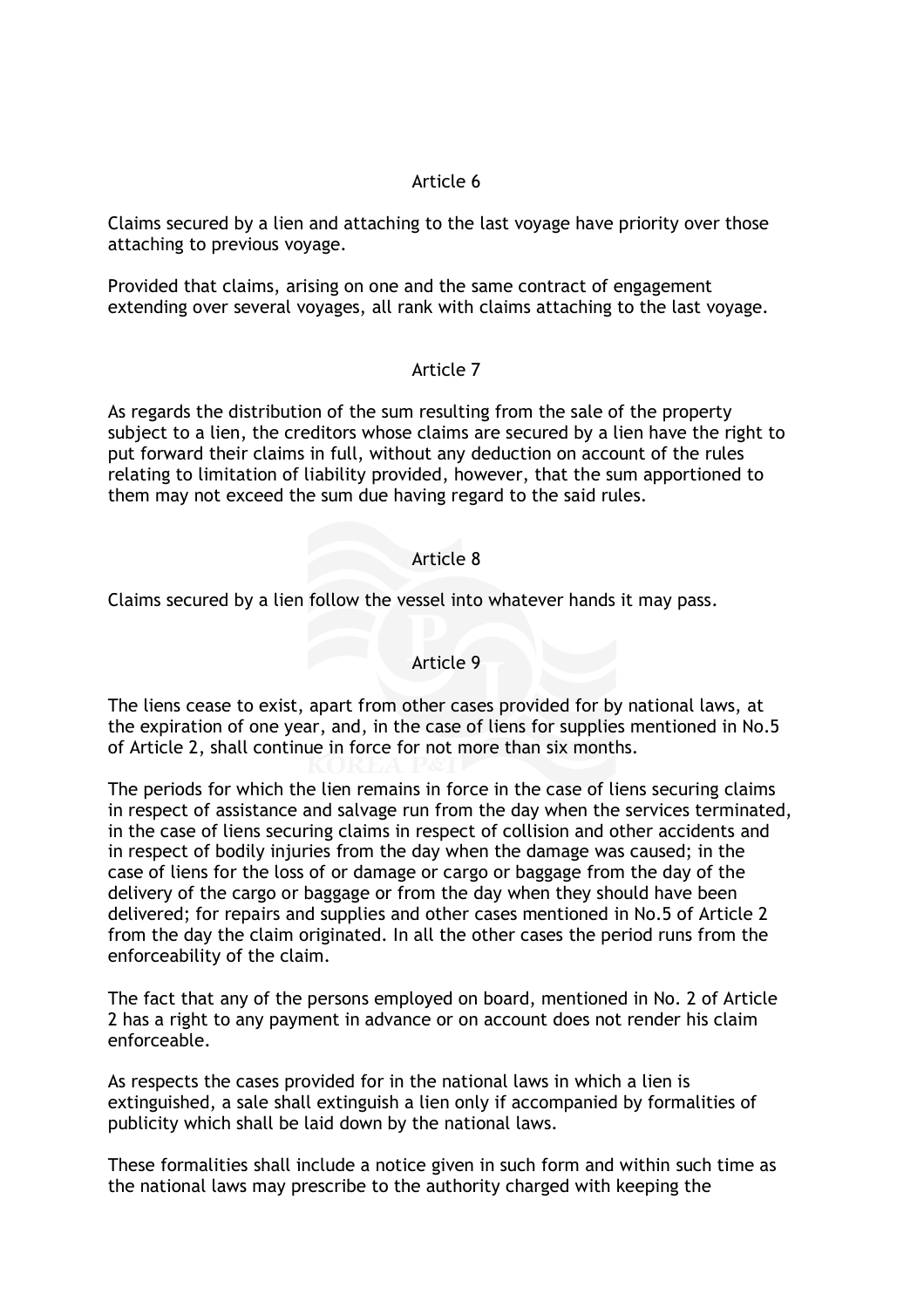registers referred to in Article 1 of this Convention.

The grounds upon which the above periods may be interrupted are determined by the law of the court where the case is tried.

The High Contracting Parties reserve to themselves the right to provide by legislation in their respective countries, that the said periods shall be extended in cases where it has not been possible to arrest the vessel to which a lien attaches in the territorial waters of the state in which the claimant has his domicile or his principal place of business, provided that the extended period shall not exceed three years from the time when the claim originated.

# Article 10

A lien on freight may be enforced so long as the freight is still due or the amount of the freight is still in the hands of the master or the agent of the owner. The same principle applies to a lien on accessories.

# Article 11

Subject to the provisions of this Convention, liens established by the preceding provisions are subject to no formality and to no special condition of proof.

This provision does not affect the right of any State to maintain in the legislation provisions requiring the master of a vessel to fulfill special formalities in the case of certain loans raised on the security of the vessel, or in the case of the sale of its cargo.

## Article 12

National laws must prescribe the nature and the form of documents to be carried on board the vessel in which entry must be made of the mortgages. hypothecations, and other charges referred to in Article 1; so, however, that the mortgagees requiring such entry in the said form be not held responsible for any omission, mistake, or delay in inscribing the same on the said documents.

# Article 13

The foregoing provisions apply to vessels under the management of a person who operates them without owning them or to the principal charterer, except in cases where the owner has been dispossessed by an illegal act or where the claimant is not a bona fide claimant.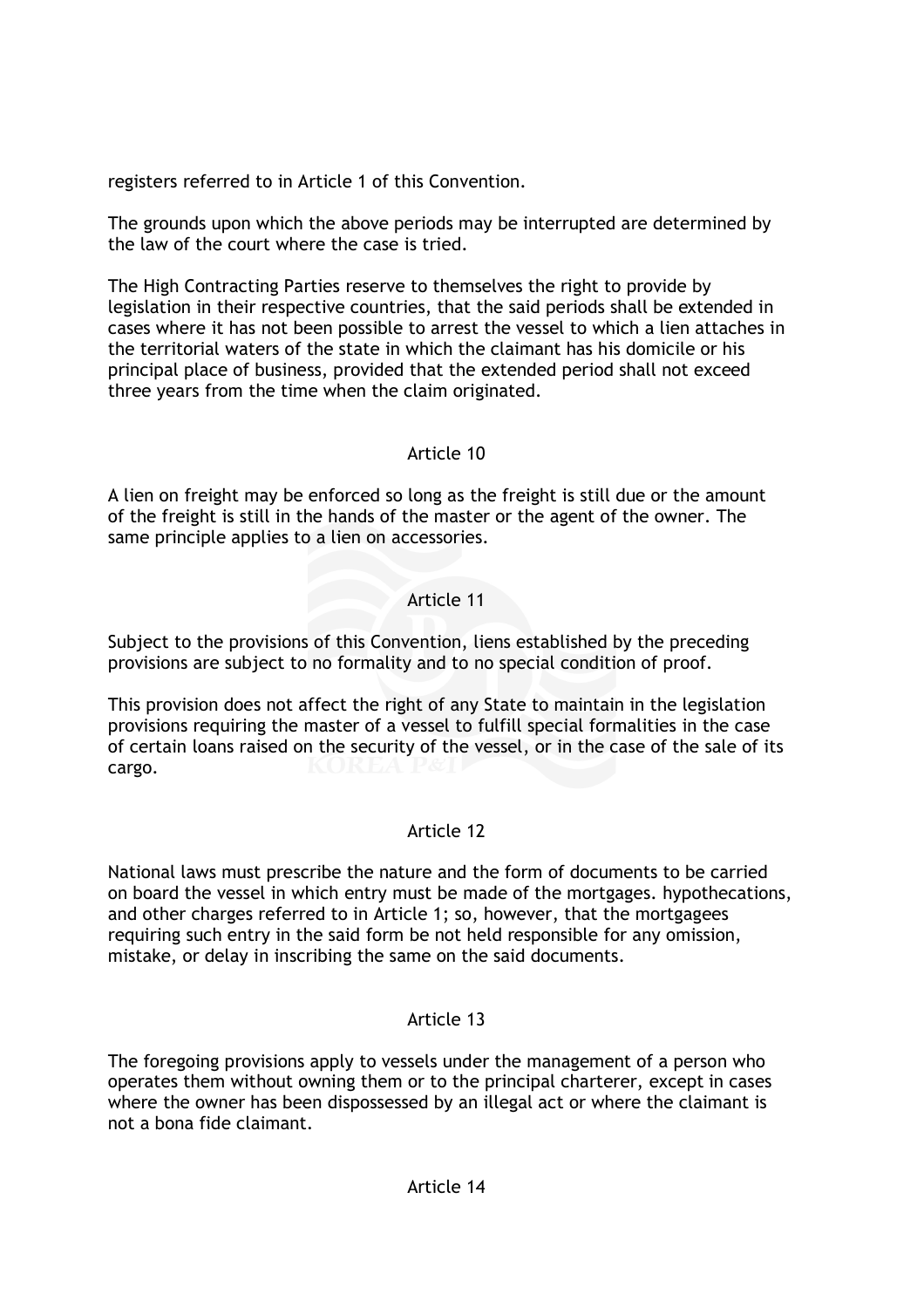The provisions of this Convention shall be applied in each Contracting State in cases in which the vessel to which the claim relates belongs to a Contracting State as well as in any other cases provided for by the national laws.

Nevertheless the principle formulated in the preceding paragraph does not affect the right of the Contracting States not to apply the provisions of this Convention in favour of the nationals of a non-contracting State.

# Article 15

This Convention does not apply to vessels of war, nor to government vessels appropriated exclusively to the public service.

# Article 16

Nothing in the foregoing provisions shall be deemed to affect in any way the competence of tribunals, modes of procedure or methods of execution authorized by the national law.

# Article 17

After an interval of not more than two years from the day on which the Convention is signed, the Belgian Government shall place itself in communication with the Governments of the High Contracting Parties which have declared themselves prepared to ratify the Convention, with a view to deciding whether it shall be put into force. The ratifications shall be deposited at Brussels at a date to be fixed by agreement among the said Governments. The first deposit of ratifications shall be recorded in a process-verbal signed by the representatives of the powers which take part therein and by the Belgian Minister for Foreign Affairs.

The subsequent deposits of ratifications shall be made by means of a written notification, addressed to the Belgian Government, and accompanied by the instrument of ratification.

A duly certified copy of the process-verbal relating to the first deposit of ratifications, of the notification referred to in the previous paragraph, and also of the instruments of ratification accompanying them, shall be immediately sent by the Belgian Government through the diplomatic channel to the powers who have signed this Convention or who have acceded to it. In the cases contemplated in the preceding paragraph the said Government shall inform them at the same time of the date on which it received the notification.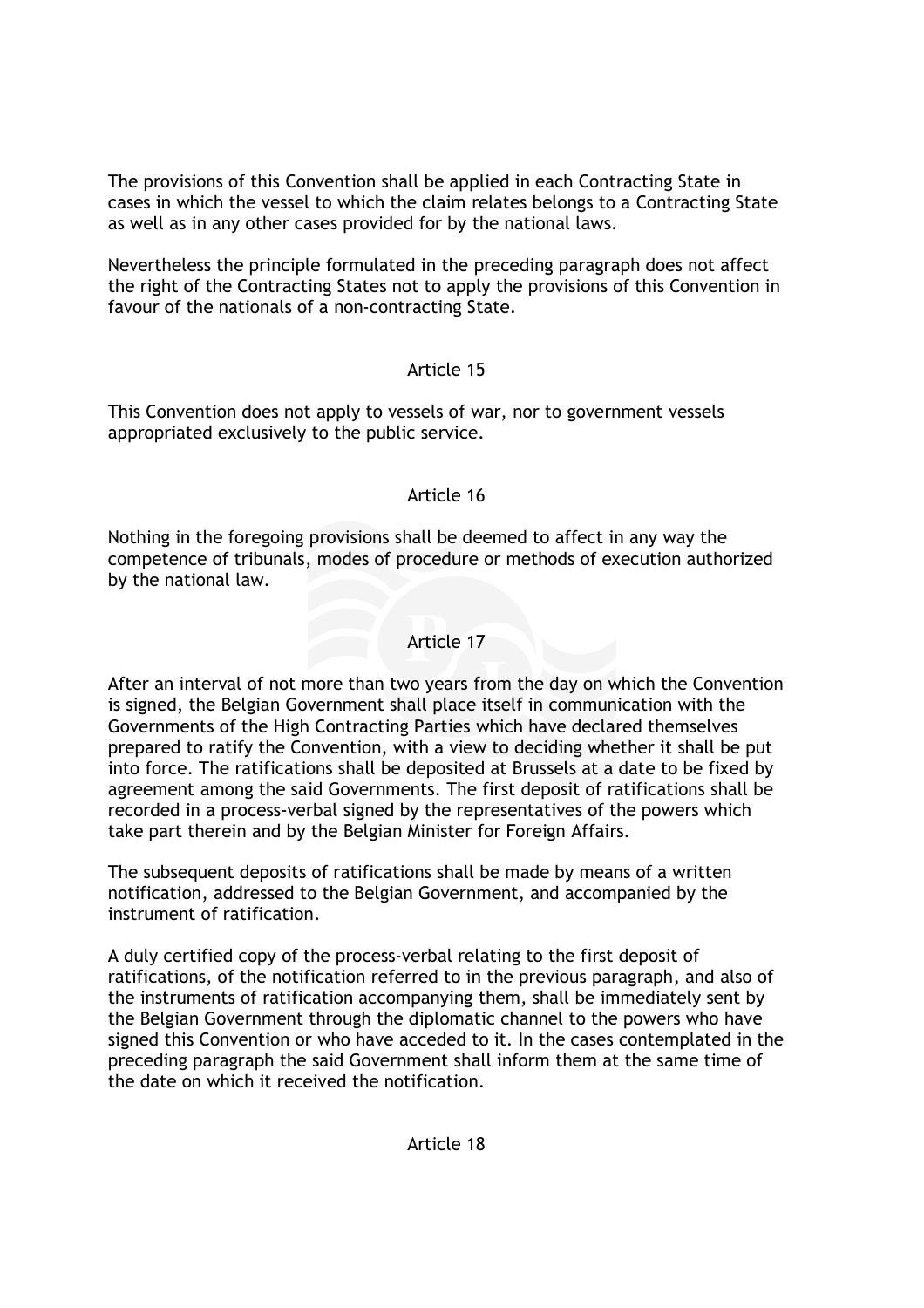Non-signatory States may acceded to the present Convention whether or not they have been represented at the international Conference at Brussels.

A State which desires to accede shall notify its intention in writing to the Belgian Government, forwarding to it the document of accession which shall be deposited in the archives of the said Government.

The Belgian Government shall immediately forward to all the states which have signed or acceded to the Convention a duly certified copy of the notification and of the act of accession, mentioning the date on which it received the notification.

#### Article 19

The High Contracting Parties may at the time of signature, ratification, or accession declare that their acceptance of the present Convention does not include any or all of the self-governing dominions, or of the colonies, overseas possession, protectorates, or territories under their sovereignty or authority, and they may subsequently accede separately on behalf of any self-governing dominion, colony, overseas possession, protectorate or territory excluded in their declaration, They may also denounce the Convention separately in accordance with its provision in respect of any self-governing dominion, or any colony, overseas possession, protectorate, or territory under their sovereignty or authority.

## Article 20

The present Convention shall take effect, in the case of the states which have taken part in the first deposit of ratifications, one year after the date of the process-verbal recording such deposit. As respects the states which ratify subsequently or which accede and also in cases in which the convention is subsequently put into effect in accordance with Article 19, it shall take effect six months after the notifications specified in Article 17, \$ 2, and Article 18, \$ 2, have been received by the Belgian Government.

### Article 21

In the event of one of the Contracting States wishing to denounce the present Convention, the denunciation shall be notified in writing to the Belgian Government, which shall immediately communicate a duly certified copy of the notification to all the other states informing them of the date on which it was received.

The denunciation shall only operate in respect of the state which made the notification and on the expiration of one year after the notification has reached the Belgian Government.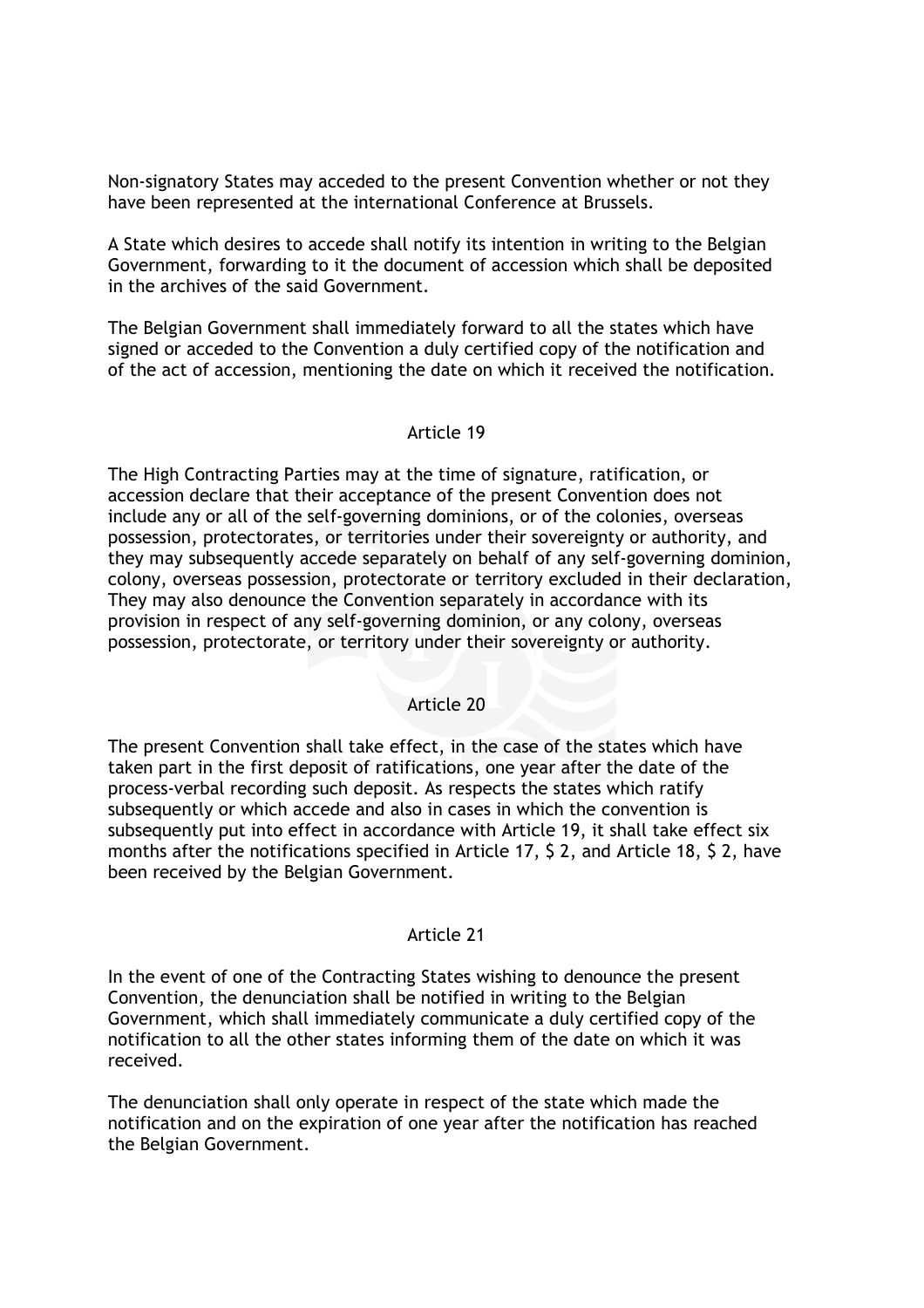## Article 22

Any one of the Contracting States shall have the right to call for a new conference with a view to considering possible amendments.

A state which would exercise this right should give one year advance notice of its intention to the other states through the Belgian Government which would make arrangements for convening the conference.

## **PROTOCOL OF SIGNATURE**

In proceeding to the signature of the International Convention for the unification of Certain rules relating to maritime liens and mortgages, the undersigned plenipotentiaries have adopted the present Protocol, which will have the same force and the same value as if the provisions were inserted in the text of the Convention to which it relates:

I. It is understood that the legislation of each state remains free

(1) to establish among the claims mentioned in No.1 of Article 2, a definite order of priority with a view to safeguarding the interests of the Treasury;

(2) to confer on the authorities administering harbours, docks, lighthouses, and navigable ways, who have caused a wreck or other obstruction to navigation to be removed, or who are creditors in respect of harbour dues, or for damage caused by the fault of a vessel, the right, in case of non-payment, to detain the vessel, wreck, or other property, to sell the same, and to indemnify themselves out of the proceed in priority to other claimants, and

(3) to determine the rank of the claimants for damages done to works otherwise than as stated in Article 5 and in Article 6.

II. There is no impairment of the provisions in the national laws of the Contracting States conferring a lien upon public insurance associations in respect of claims arising out of the insurance of the personnel of vessels.

Done at Brussels, in a single copy, April 10, 1926.

of a non-contracting State.

### Article 15

This Convention does not apply to vessels of war, nor to government vessels appropriated exclusively to the public service.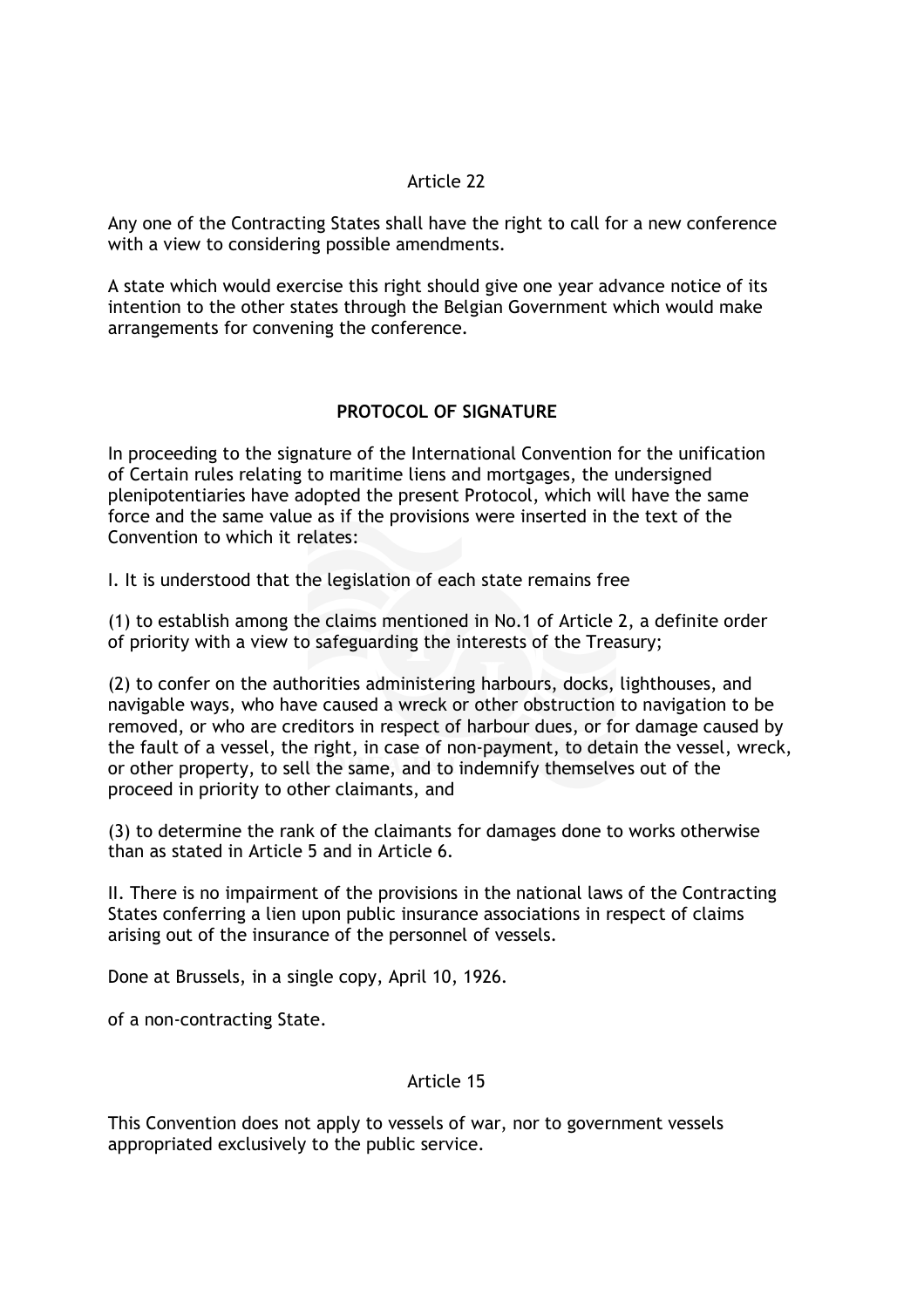## Article 16

Nothing in the foregoing provisions shall be deemed to affect in any way the competence of tribunals, modes of procedure or methods of execution authorized by the national law.

### Article 17

After an interval of not more than two years from the day on which the Convention is signed, the Belgian Government shall place itself in communication with the Governments of the High Contracting Parties which have declared themselves prepared to ratify the Convention, with a view to deciding whether it shall be put into force. The ratifications shall be deposited at Brussels at a date to be fixed by agreement among the said Governments. The first deposit of ratifications shall be recorded in a process-verbal signed by the representatives of the powers which take part therein and by the Belgian Minister for Foreign Affairs.

The subsequent deposits of ratifications shall be made by means of a written notification, addressed to the Belgian Government, and accompanied by the instrument of ratification.

A duly certified copy of the process-verbal relating to the first deposit of ratifications, of the notification referred to in the previous paragraph, and also of the instruments of ratification accompanying them, shall be immediately sent by the Belgian Government through the diplomatic channel to the powers who have signed this Convention or who have acceded to it. In the cases contemplated in the preceding paragraph the said Government shall inform them at the same time of the date on which it received the notification.

### Article 18

Non-signatory States may acceded to the present Convention whether or not they have been represented at the international Conference at Brussels.

A State which desires to accede shall notify its intention in writing to the Belgian Government, forwarding to it the document of accession which shall be deposited in the archives of the said Government.

The Belgian Government shall immediately forward to all the states which have signed or acceded to the Convention a duly certified copy of the notification and of the act of accession, mentioning the date on which it received the notification.

### Article 19

The High Contracting Parties may at the time of signature, ratification, or accession declare that their acceptance of the present Convention does not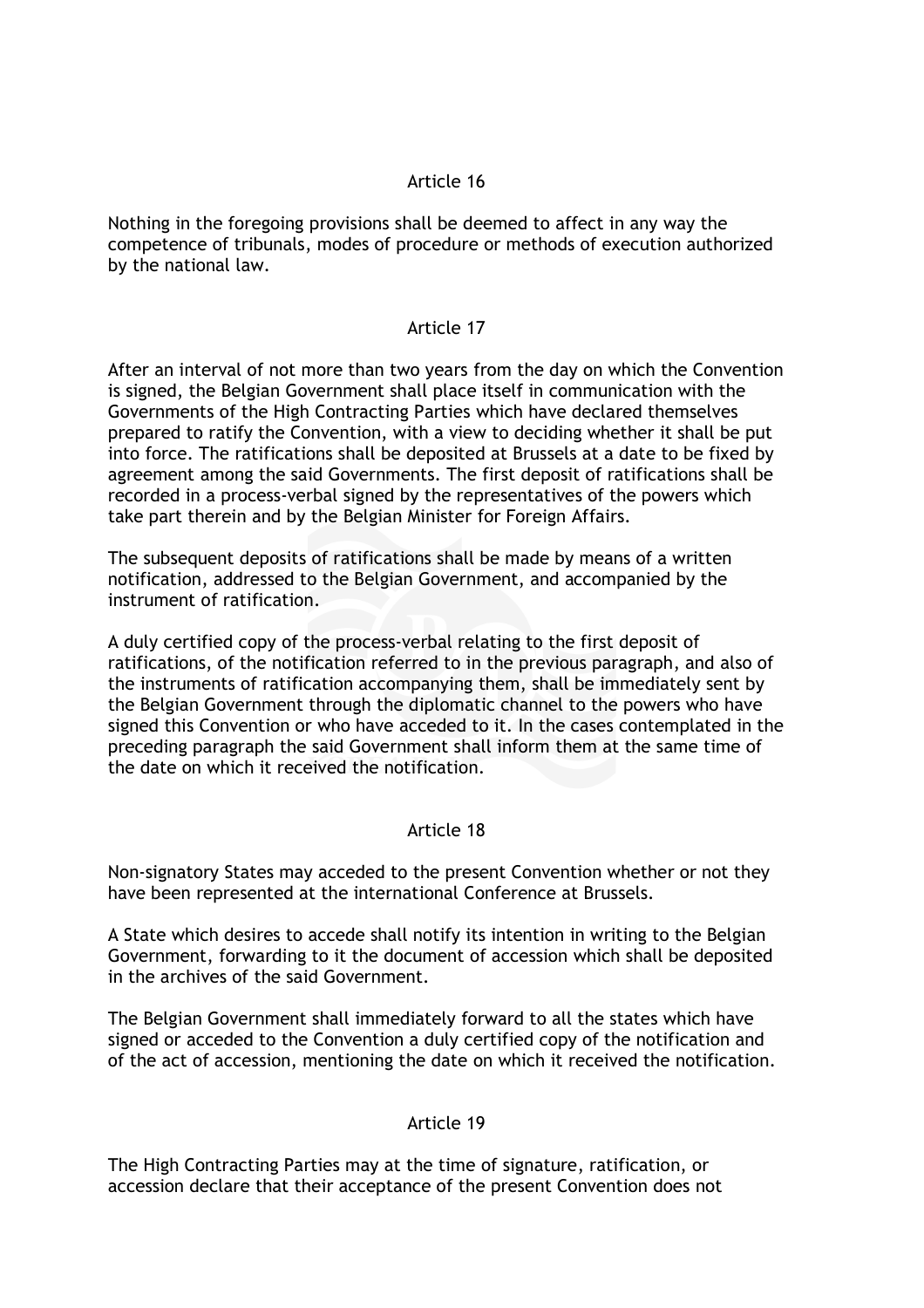include any or all of the self-governing dominions, or of the colonies, overseas possession, protectorates, or territories under their sovereignty or authority, and they may subsequently accede separately on behalf of any self-governing dominion, colony, overseas possession, protectorate or territory excluded in their declaration, They may also denounce the Convention separately in accordance with its provision in respect of any self-governing dominion, or any colony, overseas possession, protectorate, or territory under their sovereignty or authority.

## Article 20

The present Convention shall take effect, in the case of the states which have taken part in the first deposit of ratifications, one year after the date of the process-verbal recording such deposit. As respects the states which ratify subsequently or which accede and also in cases in which the convention is subsequently put into effect in accordance with Article 19, it shall take effect six months after the notifications specified in Article 17, \$ 2, and Article 18, \$ 2, have been received by the Belgian Government.

### Article 21

In the event of one of the Contracting States wishing to denounce the present Convention, the denunciation shall be notified in writing to the Belgian Government, which shall immediately communicate a duly certified copy of the notification to all the other states informing them of the date on which it was received.

The denunciation shall only operate in respect of the state which made the notification and on the expiration of one year after the notification has reached the Belgian Government.

### Article 22

Any one of the Contracting States shall have the right to call for a new conference with a view to considering possible amendments.

A state which would exercise this right should give one year advance notice of its intention to the other states through the Belgian Government which would make arrangements for convening the conference.

## **PROTOCOL OF SIGNATURE**

In proceeding to the signature of the International Convention for the unification of Certain rules relating to maritime liens and mortgages, the undersigned plenipotentiaries have adopted the present Protocol, which will have the same